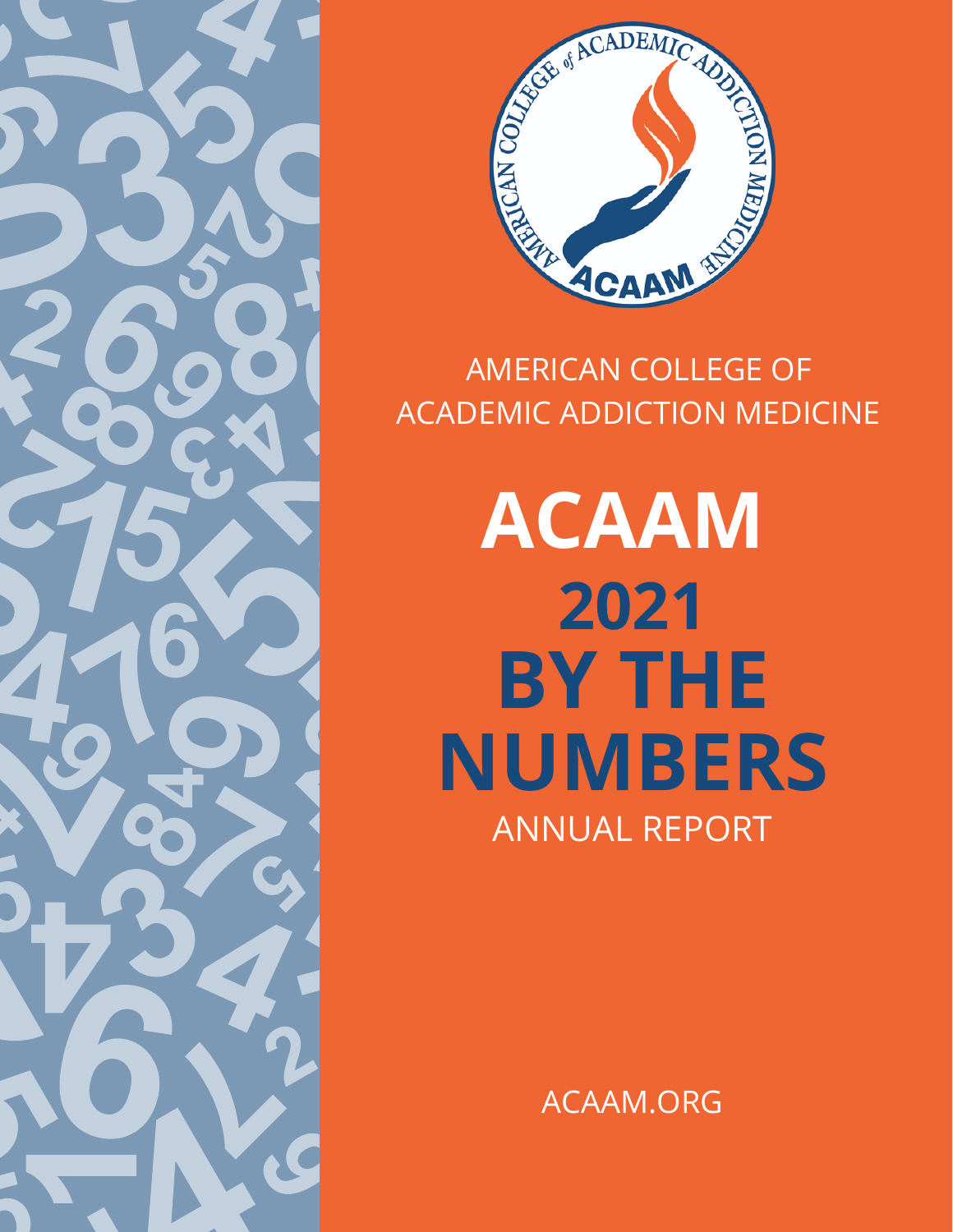The year 2021 was one of significant transition for ACAAM, but that didn't stop the organization and its leaders from making progress in several strategic areas. In the coming pages, we hope you will review some of the organization's efforts compiled By the Numbers. While not all accomplishments are quantifiable using numbers, we are proud to share these with you. We greatly appreciate the support from so many in 2021 and look forward to moving forward in 2022.

Thank you!

Martha J. Wunsch, MD ACAAM President

Bruce E. Hammond, CAE ACAAM Executive Director

# **2021 BOARD OF DIRECTORS**

EXECUTIVE COMMITTEE **President** Martha J. Wunsch, MD

**President-Elect** Jeanette M. Tetrault, MD

**Treasurer** Alexander Y. Walley, MD MSc

**Secretary** Hoover Adger, Jr., MD MPH MBA

**Past President** Lon R. Hays, MD MBA

**Executive Director** Bruce E. Hammond, CAE

DIRECTORS AT LARGE Louis E. Baxter, MD Randall Brown, MD PhD Gail D'Onofrio, MD MS Anna Lembke, MD Sharon Levy, MD MPH Paula J. Lum, MD MPH Valerie Carrejo, MD Patrick G. O'Connor, MD MPH Jeffrey H. Samet, MD MA MPH Robert J. Sokol, MD J. Deanna Wilson, MD MPH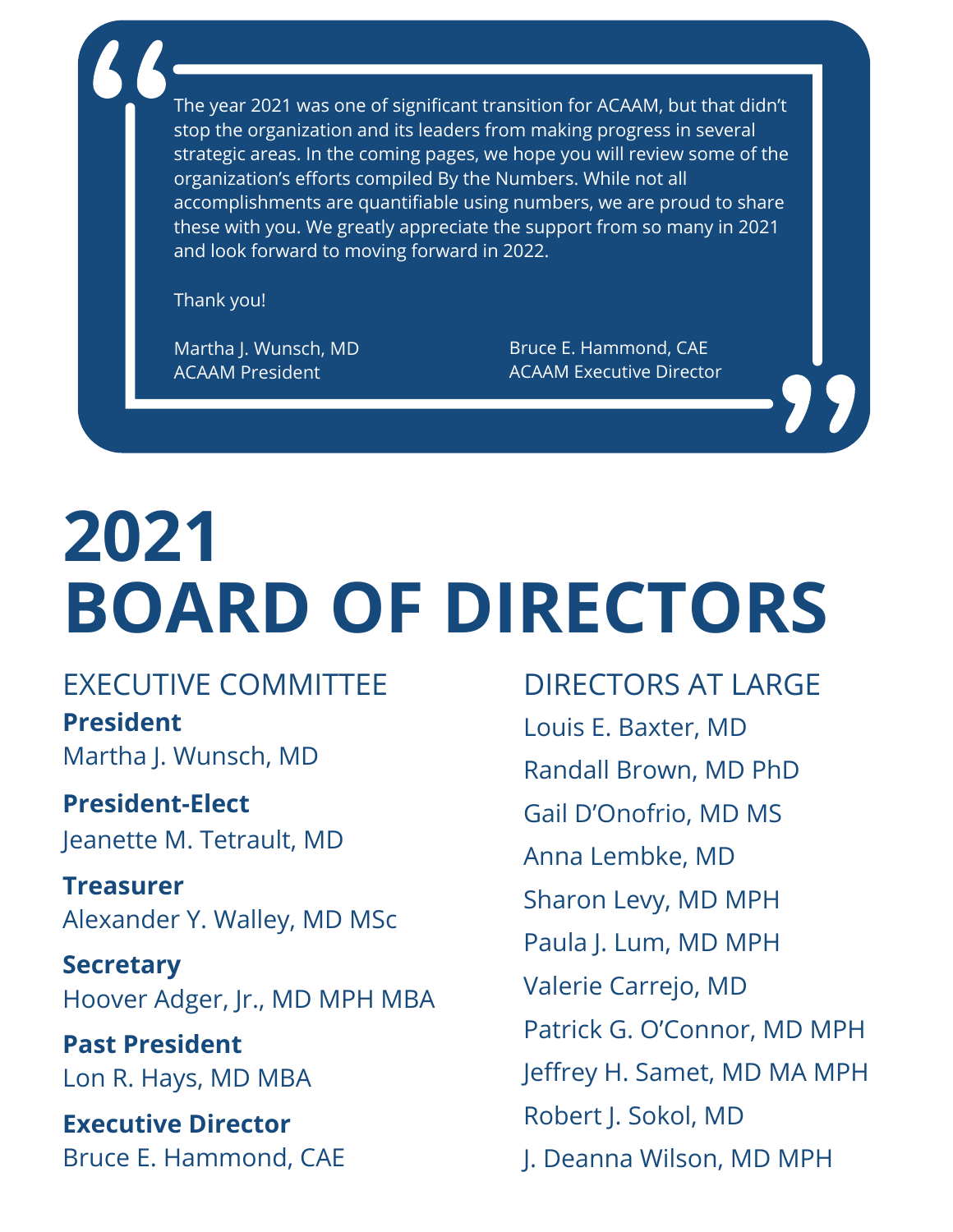

## **MEMBERSHIP AND ENGAGEMENT**

ACAAM launched membership in July 2021. As of December 31, we have seen significant growth in engagement and numbers.

# **572 MEMBERS**

## **Fellowship Program Memberships:**

77 program memberships 460 linked profiles 202 Fellows 71 Program Directors 75 Program Administrators 65 Program Faculty 47 Associate Program Directors

#### **Other Memberships:**

- 57 Recent Graduate Members
- 35 Regular Members
- 8 Trainee Members Fellows
- 12 Trainee Members Resident



### 5,931 acaam.org

average monthly visits

#### members serving on 13 committees

member e-newsletters, launched in August 5



individuals participated in the Second Annual Addiction Medicine Fellowship Virtual Graduation Ceremony with **150** graduates recognized representing **71** fellowships in **34** states and Canada.

## **EXTERNAL RELATIONS**

**O** letters signed on to and  $\mathbf{S}$  letters signed on to and<br>  $\mathbf{S}$  statements addressed to **leader testimony** 11 Senate and Congress leaders to advance the interests and needs of the field

**1 leader testimony before the House Energy & Commerce Committee**

organizations engaged with by ACAAM leadership, representing the interests of academic addiction medicine specialists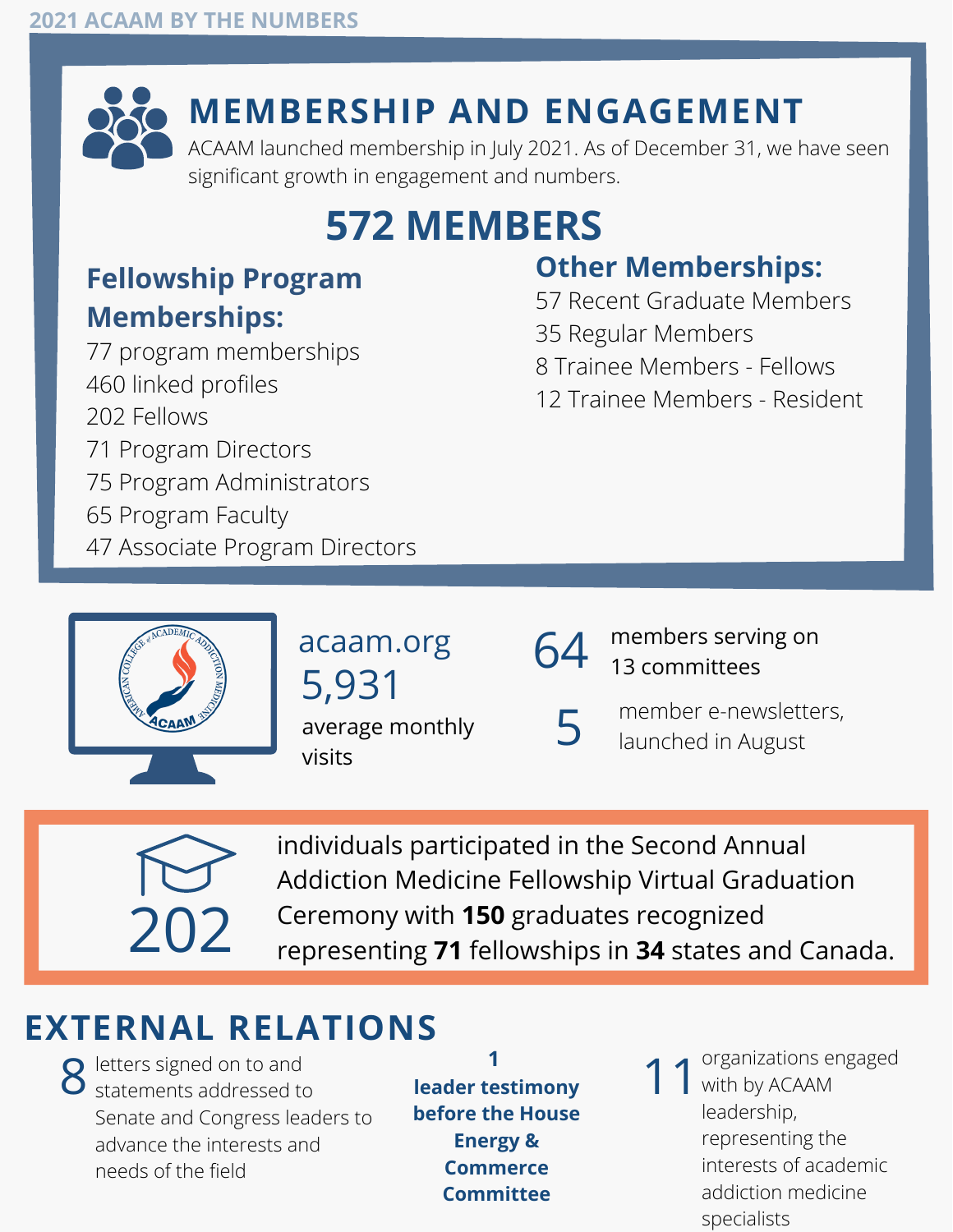

## **EDUCATION**

ACAAM's programs and products have attracted thousands to participate across the nation.



ACAAM National Addiction Medicine Curriculum Didactic Series Sessions

**2,600+**

average views this year with ~60 participants in the weekly live sessions and up to 142 access entries (combined live and recorded viewing)

#### registered for the 2021 ACAAM 169 Annual Meeting

- 60 trainees
- 50 Program Directors
- 28 Program Administrators
- 15 Associate Program Directors
- 16 Program Faculty

educational offerings on antiracism, cultural competence, social disparities of health, and social justice including didactic series and annual meeting sessions **14**

# **WORKFORCE / ACADEMIC DEVELOPMENT**



individuals participated in 4 Fellowship Program engagement events

**33 residents from 15 states attended the inaugural Addiction Medicine Virtual Recruitment Fair with 39 participating fellowships**

85%

of Addiction Medicine Fellowship Training Programs participated in a Common Decision Date coordinated application process

of Addiction Medicine Fellowship 90% <sup>or Addiction Medicine Fe</sup> committed to participate in an Addiction Medicine Match for the 2023-2024 appointment year with **91%** of funded positions.